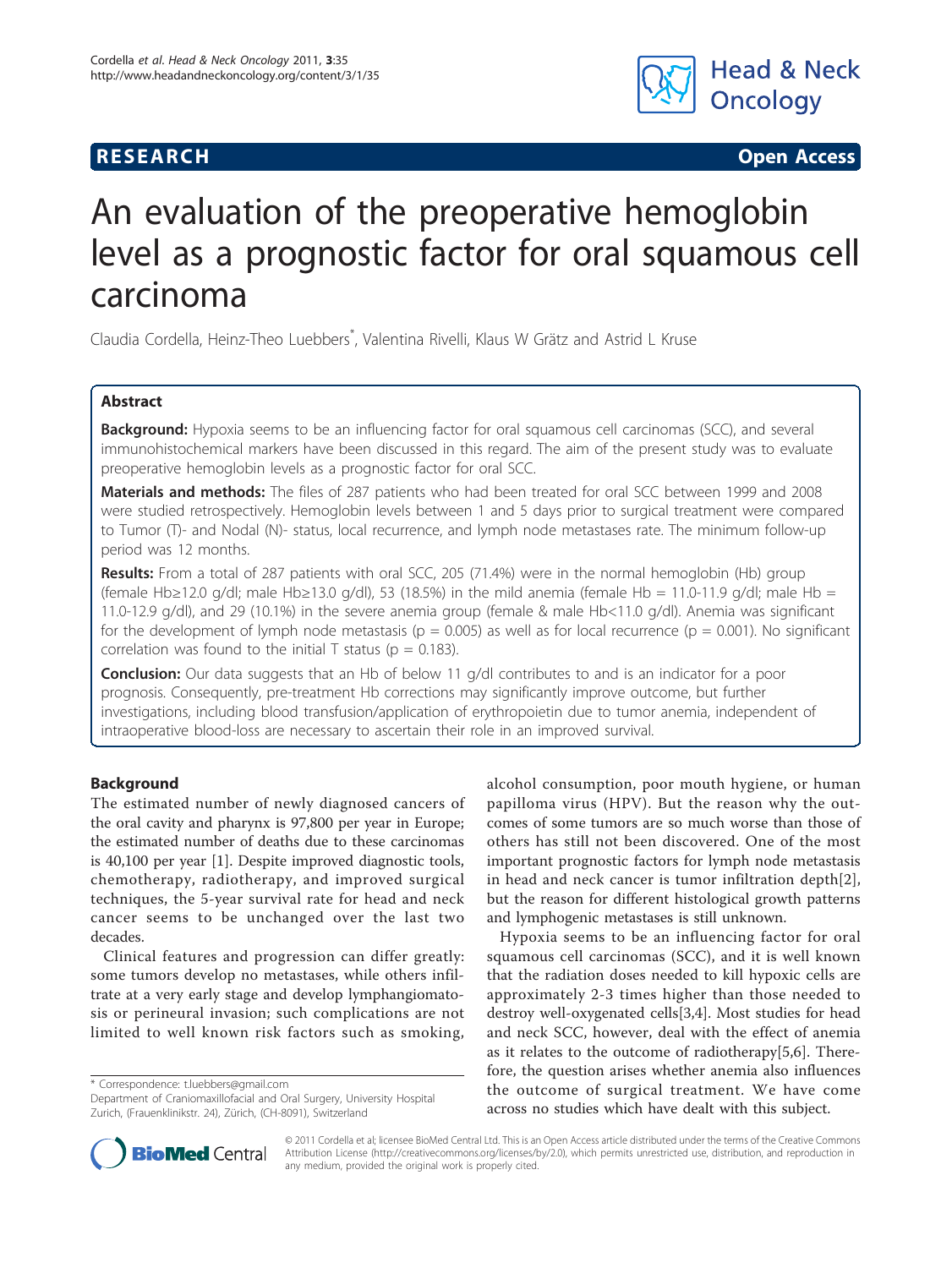#### Materials and methods

A total of 287 patients who were treated for oral SCC over a 10-year period between 1999 and 2008 at a single center (Clinic for Craniomaxillofacial and Oral Surgery, University Hospital Zurich) were evaluated retrospectively. All hemoglobin levels between 1 and 5 days prior to surgical treatment, Tumor (T)- and Nodal (N)-statuses, local recurrence rates, and lymph node metastases were taken into consideration. The minimum follow-up time was 12 months. Due to inadequate information and/or a followup time of less than 12 months, 82 patients were excluded.

Using the normal hemoglobin (Hb) values defined by the World Health Organization (WHO), the patients were divided into a three groups: normal (female Hb≥12.0 g/dl; male Hb≥13.0 g/dl), mild anemia (female  $Hb = 11.0-11.9$  g/dl; male  $Hb = 11.0-12.9$  g/dl), and severe anemia (female & male Hb<11.0 g/dl), according to Becker et al. [\[5\]](#page-4-0)

All data were primarily obtained for medical purpose under informed consent of the patients. The study design fulfills the criteria of paragraphs 4a and b according to the guidelines (version 21.5.2010.2010) of the cantonal ethics committee of Zurich and therefore is exempted from institutional review board approval. The study design thereby fulfills the guidelines of the Declaration of Helsinki about Ethical Principles for Medical Research Involving Human Subjects.

For statistical analysis, SPPS 18 for Mac was used. P value < 0.05 was considered to be statistically significant. Kaplan-Meier analysis with log-rank testing was used for analysis.

#### Results

Out of 287 patients with oral SCC, 205 (71.4%) were in the normal group, 53 (18.5%) in the mildly anemic, and 29 (10.1%) in the severely anemic group. The femalemale ratio was 121:166, and the median age 62.53 years. In the log rank test, anemia was significant for the development of lymph node metastasis ( $p = 0.005$ ) as well as for the development of local recurrence  $(p =$ 0.001) (Figure 1 and [2](#page-2-0)).

No association between T status and the development of local recurrence was found ( $p = 0.183$ ) (Figure [3\)](#page-2-0).

In the severe anemia group, 17 out of 29 patients (58.6%) had T4 status; in the normal group, 58 out of 205 patients (28.3%) had T4 status. There was a low number of patients with T3 status (Figure [4\)](#page-3-0).

Lymph node metastases were observed in 45 out of 205 (28.1%) patients in the normal group and, in the severe anemia group, 19 out of 29 (65.5%) patients had positive lymph nodes (Figure [5\)](#page-3-0).

## **Discussion**

It is widely accepted that anemia causes radiation resistance because the Hb level presumably mediates tumor response to radiation through the delivery of oxygen to the tumor[[5\]](#page-4-0). There is increasing evidence that low Hb levels are indeed associated with poor tumor oxygenation, and increasing Hb concentrations are correlated with higher pO2 levels and lower hypoxic tissue fractions[[7](#page-4-0)]. Therefore, several authors advocate blood transfusions before radiotherapy for anemic patients [[8-10](#page-4-0)].

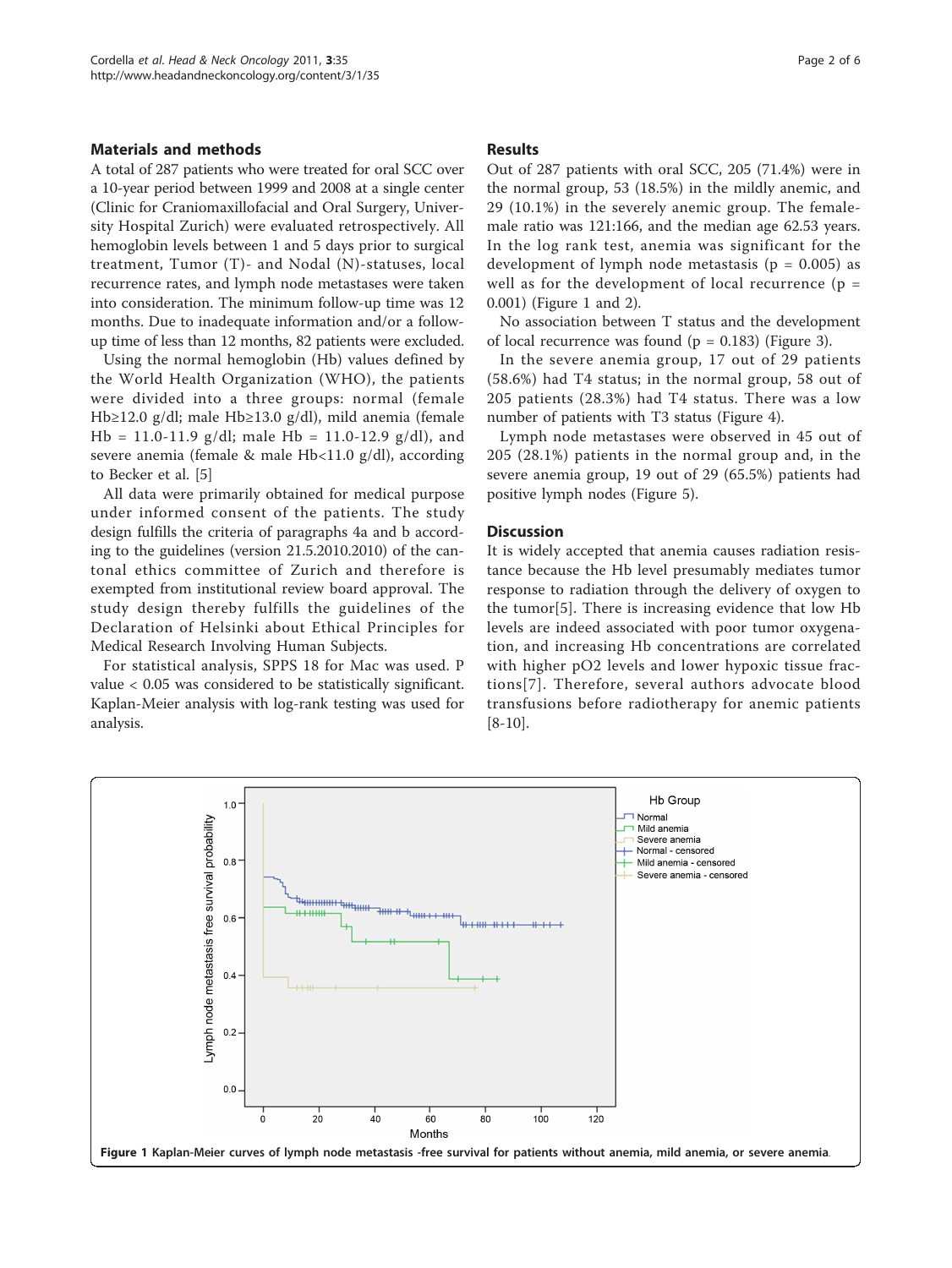<span id="page-2-0"></span>

In the current study, low Hb levels were found to be associated with the development of lymph node metastasis ( $p = 0.005$ ). Concerning the development of local recurrence, anemia is also a prognostic factor (p  $= 0.001$ ), but, surprisingly, not the initial T status (p = 0.183). These data suggest that a low Hb concentration contributes to poor prognosis; these findings were supported by the results of several previous studies[\[11,12\]](#page-4-0).

One reason could be that hypoxia is induced via Hypoxia-inducible Factor-1 $\alpha$  (HIF-1 $\alpha$ ) and Vascular endothelial growth factor (VEGF), leading to a loss of p53[[13\]](#page-4-0).

If a low Hb concentration is a predictor of decreased local control, consequently, Hb corrections may significantly improve tumor oxygenation.

On the other hand, out of 29 patients in the severe anemia group, 17 had T4 tumors; therefore, large/

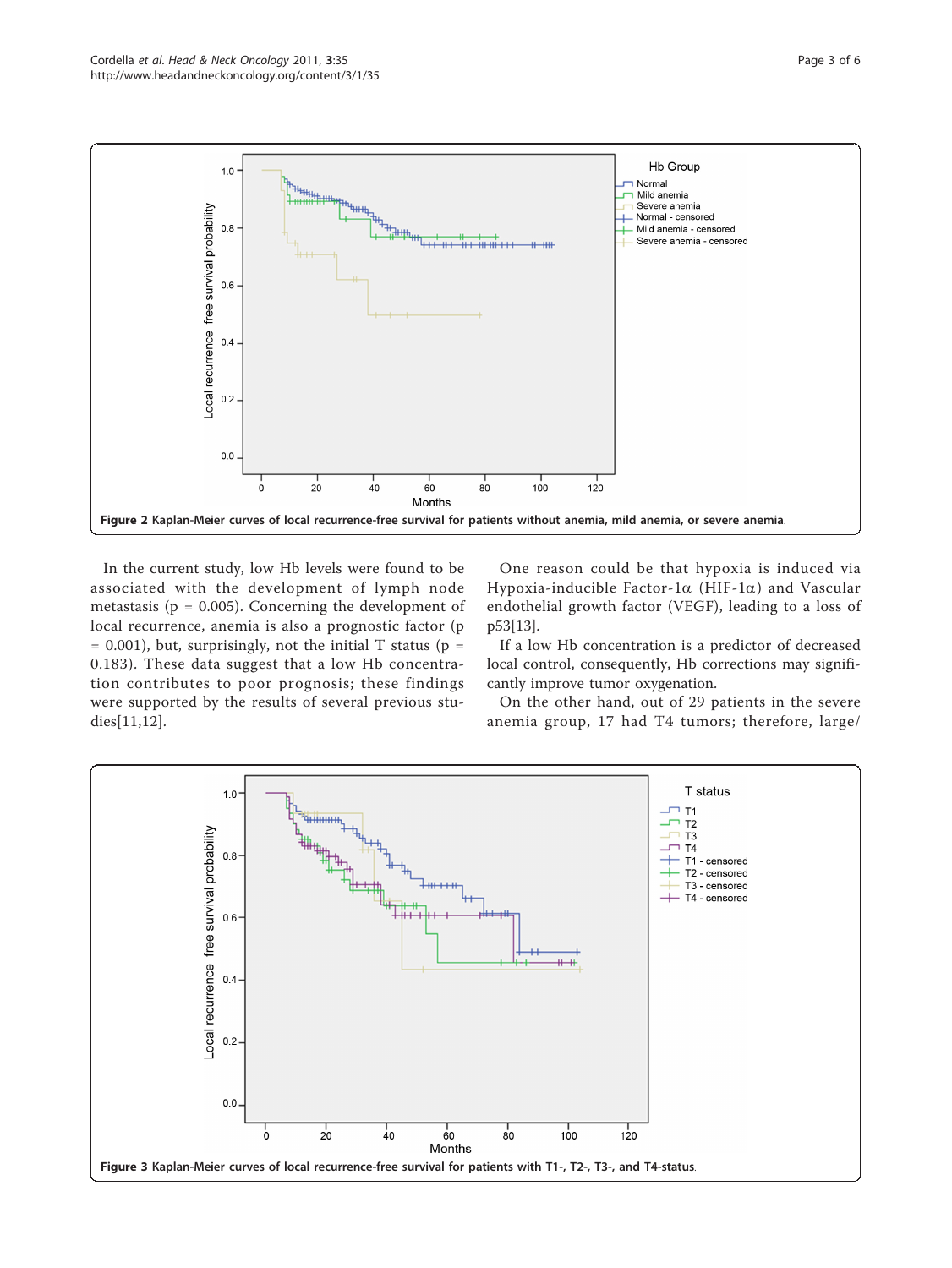<span id="page-3-0"></span>



infiltrative tumors might have led to anemia. However our data did not reveal T-status influence on local recurrence or lymph node metastases. Another reason could be the advanced stage of the disease. In the present study, 65.5% of patients with severe anemia had lymph node metastases, but, in the normal group, only 28.1% had positive lymph nodes.

However, if a lower Hb is associated with a worse outcome, one could conclude that blood transfusion could improve prognosis. To our knowledge, no study has dealt with this question. However, several studies have dealt with the need for intraoperative blood transfusion. (Table 1) This topic is not identical but somehow similar since low preoperative Hb-levels might - assumed surgical procedures are identical - lead to an intraoperative need for transfusion. However, evidence of a significant association between transfusion and prognosis in patients who undergo resection of oral SCC is conflicting: some authors have reported an influence [[14](#page-4-0),[15](#page-4-0)], while others did not confirm blood transfusion as a prognostic factor[\[16](#page-4-0),[17\]](#page-5-0). After all, one must also differentiate between blood transfusions for preoperative anemia and those for surgical procedure/bleeding, as mentioned above.

Table 1 Studies regarding blood transfusion in head and neck cancer patients

| Author           | Patients (n)                  | Location                      | Outcome                                                         | <b>Results</b>                                               |
|------------------|-------------------------------|-------------------------------|-----------------------------------------------------------------|--------------------------------------------------------------|
| Böck[24]         | 174<br>(141 with transfusion) |                               | Larynx/hypopharynx Recurrence, survival, infection No influence |                                                              |
| Jones[25]        | 90<br>(46 with transfusion)   | Head and neck                 | Recurrence                                                      | No influence                                                 |
| Ell[26]          | 240<br>(113 with transfusion) | Larynx                        | Survival                                                        | No influence                                                 |
| Woolley[27]      | 143<br>(99 with tranfusion)   | Head and neck                 | Recurrence                                                      | P < 0.009                                                    |
| Von Doersten[28] | 104<br>(51 with transfusion)  | Head and neck                 | Recurrence, infection                                           | No influence                                                 |
| Schuller[17]     | 217<br>(132 with transfusion) | Head and neck                 | Survival                                                        | No influence                                                 |
| Barra[29]        | 207<br>(152 with transfusion) | Head and neck                 | Survival                                                        | P < 0.05                                                     |
| Alun-Jones[30]   | 69<br>(38 with transfusion)   | Larynx                        | Survival                                                        | P < 0.05                                                     |
| Sturgis[14]      | 61<br>(25 with transfusion)   | Head and neck                 | Recurrence                                                      | Influence<br>(48% with transfusion; 24% without transfusion) |
| Leon[31]         | 269<br>(86 with transfusion)  | Larynx                        | Recurrence                                                      | No influence                                                 |
| Moir[32]         | 165 (60 with transfusion)     | Head and neck                 | Recurrence                                                      | P < 0.04                                                     |
| Taniguchi[15]    | 105<br>(64 with transfusion)  | Oral cavity                   | Survival                                                        | P < 0.01                                                     |
| Szakmany[33]     | 559<br>(437 with transfusion) | Oral cavity/<br>Oropharyngeal | Recurrence,<br>survival                                         | $\geq$ 3 units influence                                     |
| Fenner[16]       | 223                           | Oral cavity                   | Survival                                                        | No influence                                                 |
|                  |                               |                               |                                                                 |                                                              |

Studies involving the effects of blood transfusion in head and neck cancer show inconsistent results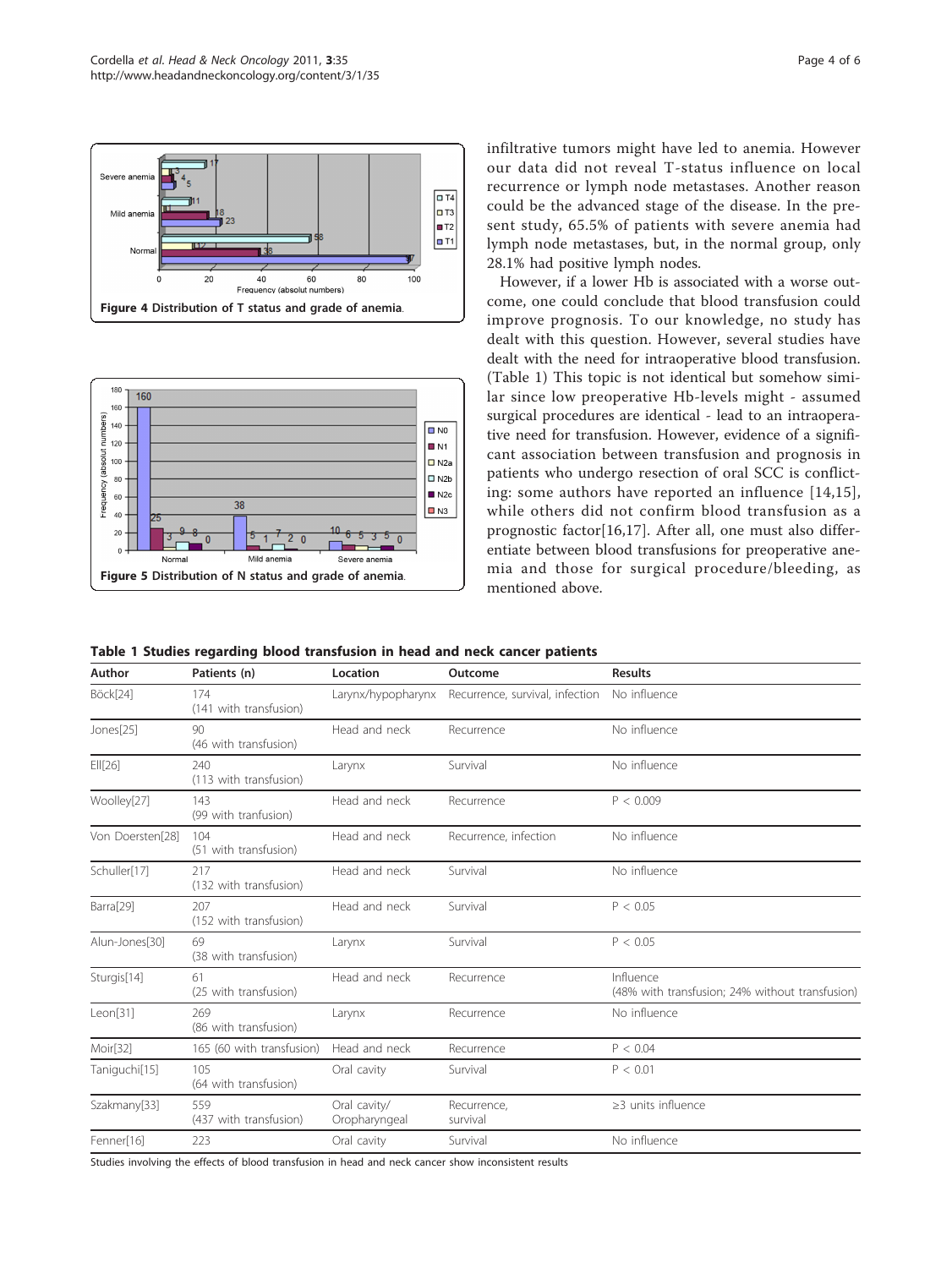<span id="page-4-0"></span>For patients with colorectal, lung, or breast carcinoma, an immunosuppressive effect of blood transfusions leading to increased local recurrence has been discussed, but is doubted by some authors[[18](#page-5-0),[19\]](#page-5-0), and it has not been proven so far for head and neck cancer. There is also some laboratory evidence for an association between blood transfusion and tumor growth[[20\]](#page-5-0).

One hypothesized mechanism for a worsened prognosis in tumor patients undergoing blood transfusion is the presence of biologically active growth factors in stored blood products. These factors seem to leach from red blood cells [\[21](#page-5-0)-[23](#page-5-0)]

The strength of this study lays in the high number of patients with a minimum follow-up time (12 months) compared to smaller numbers of patients with head and neck cancer written about in the literature.

The limitation of the study is its retrospective nature. Conversely, the analysis was restricted to those variables that could be retrieved reliably for every patient from our database. Therefore, the number of blood transfusions and the amount of intraoperative blood-loss were excluded. In addition, other risk factors such as smoking, alcohol use, and poor mouth hygiene were not included because that information was not known. The number of patients with T3 status in this study is low and not consistent with T-status distribution of SCC found in many other studies and is not the distribution one would expect. However, this fact should not influence the results.

The idea of advocating preoperative transfusion or erythropoietin administration prior to surgery has very important economic as well as physiologic consequences and, given the grade of evidence, we consider this idea only with caution. Further investigations are needed, including examination of blood transfusion/application of erythropoietin due to tumor anemia in a prospective setting with multivariate analysis to rule out dependency with other more important factors. The influence of all negative side effects possibly coming with the transfusion of blood products also needs to be addressed[[21](#page-5-0)].

Also there are several reasons why patients with head and neck tumors may have low preoperative hemoglobin, such as nutritional deficiency, difficulties involving oral intake, and/or social deprivation. Anemia could also be a marker for other risk factors, such as p53 mutation, loss of heterozygosity (LOH), HPV, etc. These factors should also be considered in future prospective studies.

In sum, the results of this study were not expected and no satisfying explanation is obvious. However, if it is found that Hb is not independent, it might still be an important and easily obtained marker for underlying conditions the cause for poor prognosis.

#### Conclusion

Our data suggest that a low Hb level contributes to poor prognosis in oral SCC patients. Consequently, Hb corrections may significantly improve outcomes, but further investigations are necessary to clear the role of Hb in outcome prediction for oral SCC.

#### Authors' contributions

VR and CC carried out the retrospective study, AK and CC drafted the manuscript, HTL drafted and finalized the manuscript, KG and AK participated in the design and coordination of the study. All authors read and approved the final manuscript.

#### Competing interests

The authors declare that they have no competing interests.

#### Received: 12 July 2011 Accepted: 15 August 2011 Published: 15 August 2011

#### References

- 1. Boyle P, Ferlay J: [Cancer incidence and mortality in Europe, 2004.](http://www.ncbi.nlm.nih.gov/pubmed/15718248?dopt=Abstract) Ann Oncol 2005, 16:481-488.
- 2. Woolgar JA, Hall GL: [Determinants of outcome following surgery for oral](http://www.ncbi.nlm.nih.gov/pubmed/19243298?dopt=Abstract) [squamous cell carcinoma.](http://www.ncbi.nlm.nih.gov/pubmed/19243298?dopt=Abstract) Future Oncol 2009, 5:51-61.
- 3. Gray LH, Conger AD, Ebert M, Hornsey S, Scott OC: [The concentration of](http://www.ncbi.nlm.nih.gov/pubmed/13106296?dopt=Abstract) [oxygen dissolved in tissues at the time of irradiation as a factor in](http://www.ncbi.nlm.nih.gov/pubmed/13106296?dopt=Abstract) [radiotherapy.](http://www.ncbi.nlm.nih.gov/pubmed/13106296?dopt=Abstract) Br J Radiol 1953, 26:638-648.
- 4. Evans NTS, Naylor PFD: The effect of oxygen breathing and radiotherapy upon the tissue oxygen tension of some human tumours. Br J Radiol 1963, 36:418-425.
- 5. Becker A, Stadler P, Lavey RS, Hansgen G, Kuhnt T, Lautenschlager C, Feldmann HJ, Molls M, Dunst J: [Severe anemia is associated with poor](http://www.ncbi.nlm.nih.gov/pubmed/10661354?dopt=Abstract) [tumor oxygenation in head and neck squamous cell carcinomas.](http://www.ncbi.nlm.nih.gov/pubmed/10661354?dopt=Abstract) Int J Radiat Oncol Biol Phys 2000, 46:459-466.
- 6. Brizel DM, Dodge RK, Clough RW, Dewhirst MW: [Oxygenation of head and](http://www.ncbi.nlm.nih.gov/pubmed/10665787?dopt=Abstract) [neck cancer: changes during radiotherapy and impact on treatment](http://www.ncbi.nlm.nih.gov/pubmed/10665787?dopt=Abstract) [outcome.](http://www.ncbi.nlm.nih.gov/pubmed/10665787?dopt=Abstract) Radiother Oncol 1999, 53:113-117.
- 7. Vaupel P, Mayer A, Hockel M: [Impact of hemoglobin levels on tumor](http://www.ncbi.nlm.nih.gov/pubmed/16447012?dopt=Abstract) [oxygenation: the higher, the better?](http://www.ncbi.nlm.nih.gov/pubmed/16447012?dopt=Abstract) Strahlenther Onkol 2006, 182:63-71.
- 8. Warde P, O'Sullivan B, Bristow RG, Panzarella T, Keane TJ, Gullane PJ, Witterick IP, Payne D, Liu FF, McLean M, et al: [T1/T2 glottic cancer](http://www.ncbi.nlm.nih.gov/pubmed/9607350?dopt=Abstract) [managed by external beam radiotherapy: the influence of pretreatment](http://www.ncbi.nlm.nih.gov/pubmed/9607350?dopt=Abstract) [hemoglobin on local control.](http://www.ncbi.nlm.nih.gov/pubmed/9607350?dopt=Abstract) Int J Radiat Oncol Biol Phys 1998, 41:347-353.
- 9. Kumar P: [Tumor hypoxia and anemia: impact on the efficacy of radiation](http://www.ncbi.nlm.nih.gov/pubmed/11068949?dopt=Abstract) [therapy.](http://www.ncbi.nlm.nih.gov/pubmed/11068949?dopt=Abstract) Semin Hematol 2000, 37:4-8.
- 10. Kumar P: [Impact of anemia in patients with head and neck cancer.](http://www.ncbi.nlm.nih.gov/pubmed/10896324?dopt=Abstract) Oncologist 2000, 5(Suppl 2):13-18.
- 11. Hefler L, Mayerhofer K, Leibman B, Obermair A, Reinthaller A, Kainz C, Tempfer C: [Tumor anemia and thrombocytosis in patients with vulvar](http://www.ncbi.nlm.nih.gov/pubmed/10940827?dopt=Abstract) [cancer.](http://www.ncbi.nlm.nih.gov/pubmed/10940827?dopt=Abstract) Tumour Biol 2000, 21:309-314.
- 12. Qiu MZ, Yuan ZY, Luo HY, Ruan DY, Wang ZQ, Wang FH, Li YH, Xu RH: Impact of pretreatment hematologic profile on survival of colorectal cancer patients. Tumour Biol 2010.
- 13. Blancher C, Harris AL: [The molecular basis of the hypoxia response](http://www.ncbi.nlm.nih.gov/pubmed/9770115?dopt=Abstract) [pathway: tumour hypoxia as a therapy target.](http://www.ncbi.nlm.nih.gov/pubmed/9770115?dopt=Abstract) Cancer Metastasis Rev 1998, 17:187-194.
- 14. Sturgis EM, Congdon DJ, Mather FJ, Miller RH: [Perioperative transfusion,](http://www.ncbi.nlm.nih.gov/pubmed/9404909?dopt=Abstract) [postoperative infection, and recurrence of head and neck cancer.](http://www.ncbi.nlm.nih.gov/pubmed/9404909?dopt=Abstract) South Med J 1997, 90:1217-1224.
- 15. Taniguchi Y, Okura M: [Prognostic significance of perioperative blood](http://www.ncbi.nlm.nih.gov/pubmed/14603453?dopt=Abstract) [transfusion in oral cavity squamous cell carcinoma.](http://www.ncbi.nlm.nih.gov/pubmed/14603453?dopt=Abstract) Head Neck 2003, 25:931-936.
- 16. Fenner M, Vairaktaris E, Nkenke E, Weisbach V, Neukam FW, Radespiel-Troger M: [Prognostic impact of blood transfusion in patients undergoing](http://www.ncbi.nlm.nih.gov/pubmed/19224554?dopt=Abstract) [primary surgery and free-flap reconstruction for oral squamous cell](http://www.ncbi.nlm.nih.gov/pubmed/19224554?dopt=Abstract) [carcinoma.](http://www.ncbi.nlm.nih.gov/pubmed/19224554?dopt=Abstract) Cancer 2009, 115:1481-1488.